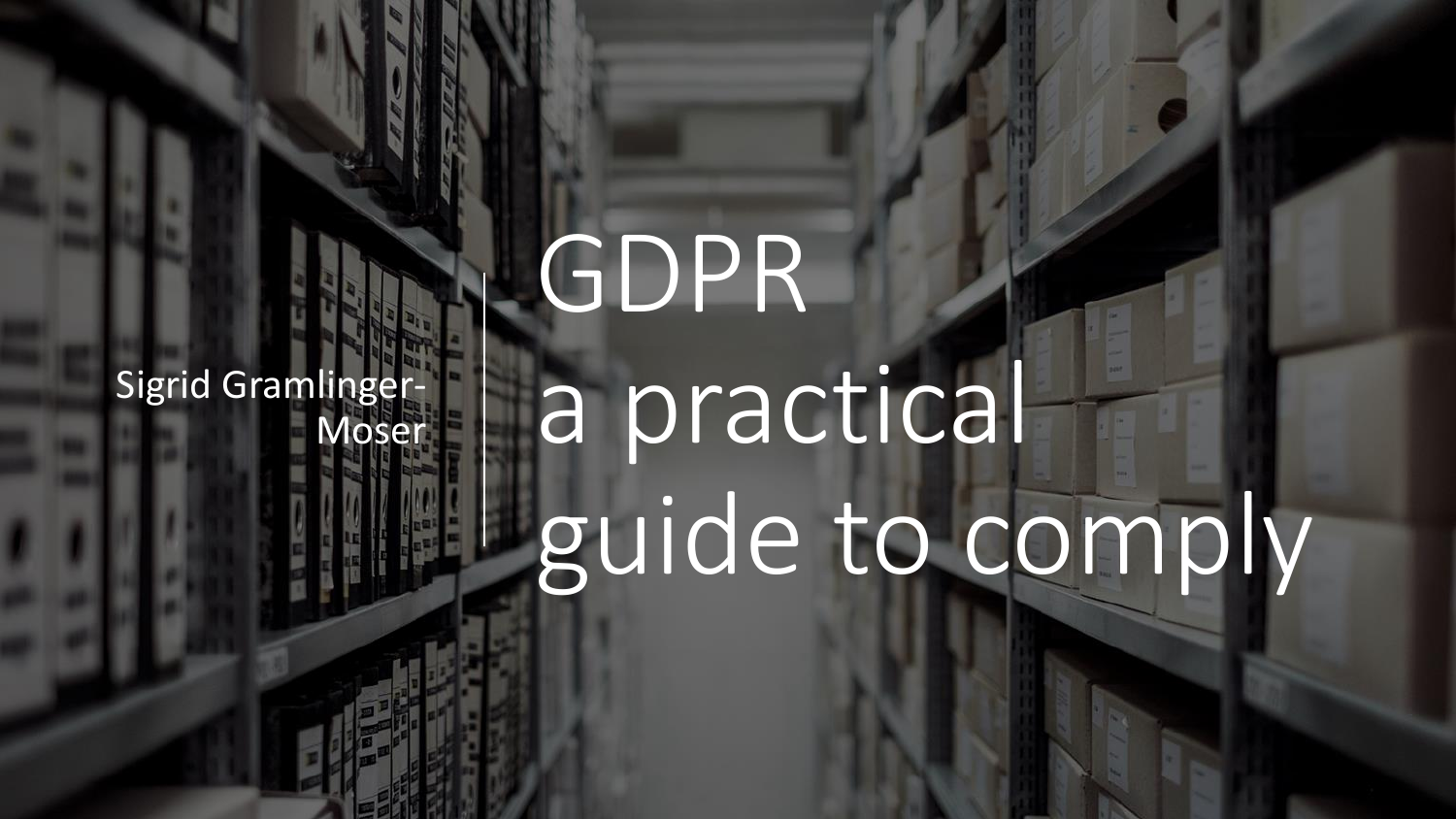

#### Sigrid Gramlinger-Moser

- Master in VET
- Creating websites since 2004
- webgras since 2010 exclusively Joomla
- Joomladays Austria & JUG Vienna
- Certified GDPR consultant
- GDPR compliance with [data2.eu](https://data2.eu/)



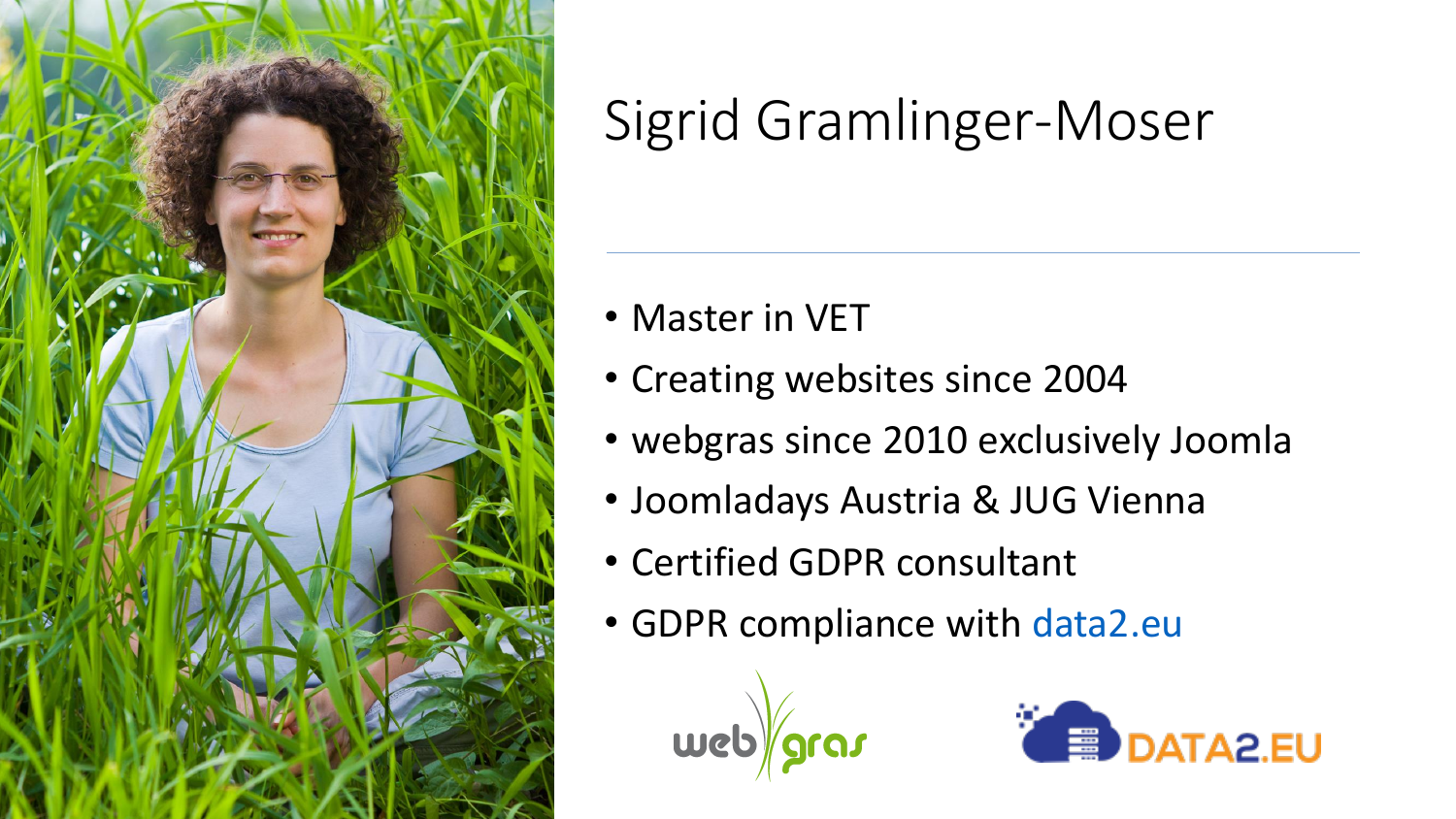#### What is GDPR

- General Data Protection Regulation
- EU regulation
- May 25, 2018

to **simplify and enhance** the transfer of personal data between organisations in different countries while **protecting personal** data in an appropriate secure way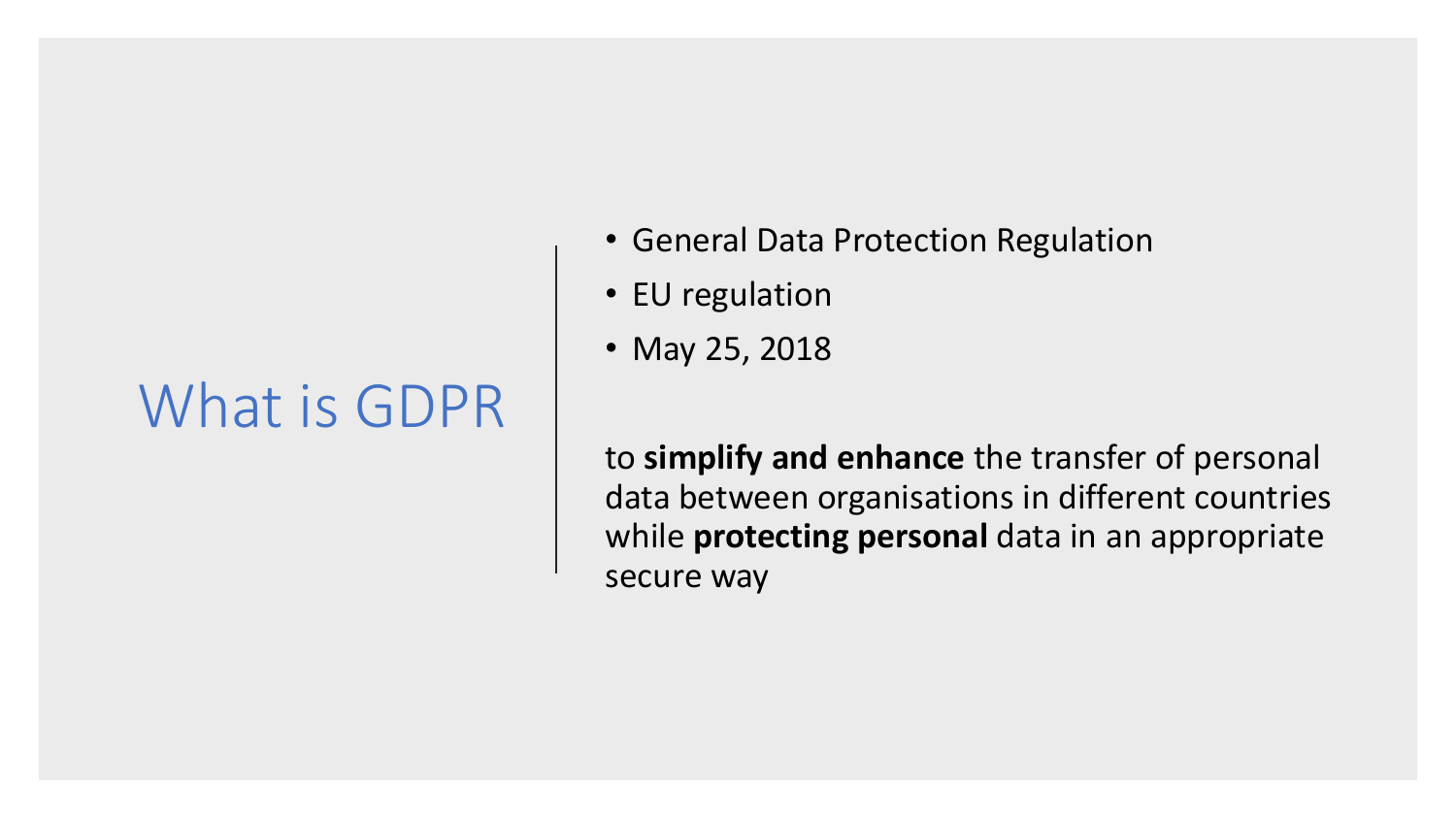#### Term Definition

- **Data subjects** concerned persons
- **Controller** responsible person
- **Record of processing activities** processing index
- **Processor** processing data "on behalf of"
- **Data Protection Officer** if necessary
- **Data Protection Authority**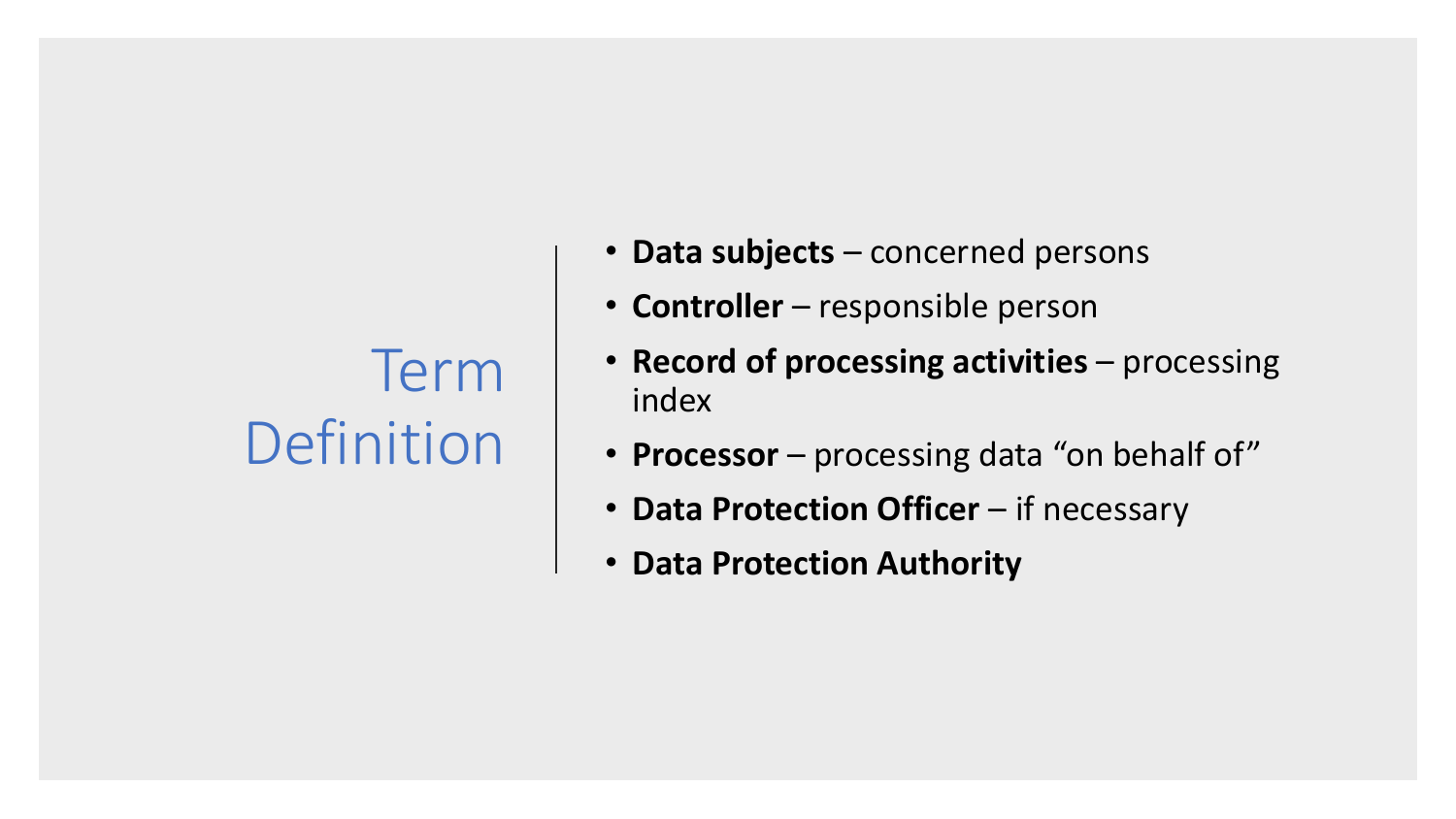# What is personal data

- all data of an identifiable natural person
- either directly about someone or it can be traced back to a person

First name, last name, title (name) Address, city, zip code, country (address data) Phone, mobile, email (contact data) Time sheets, IP-address, geographic location, event registration, payment details, social media contacts, …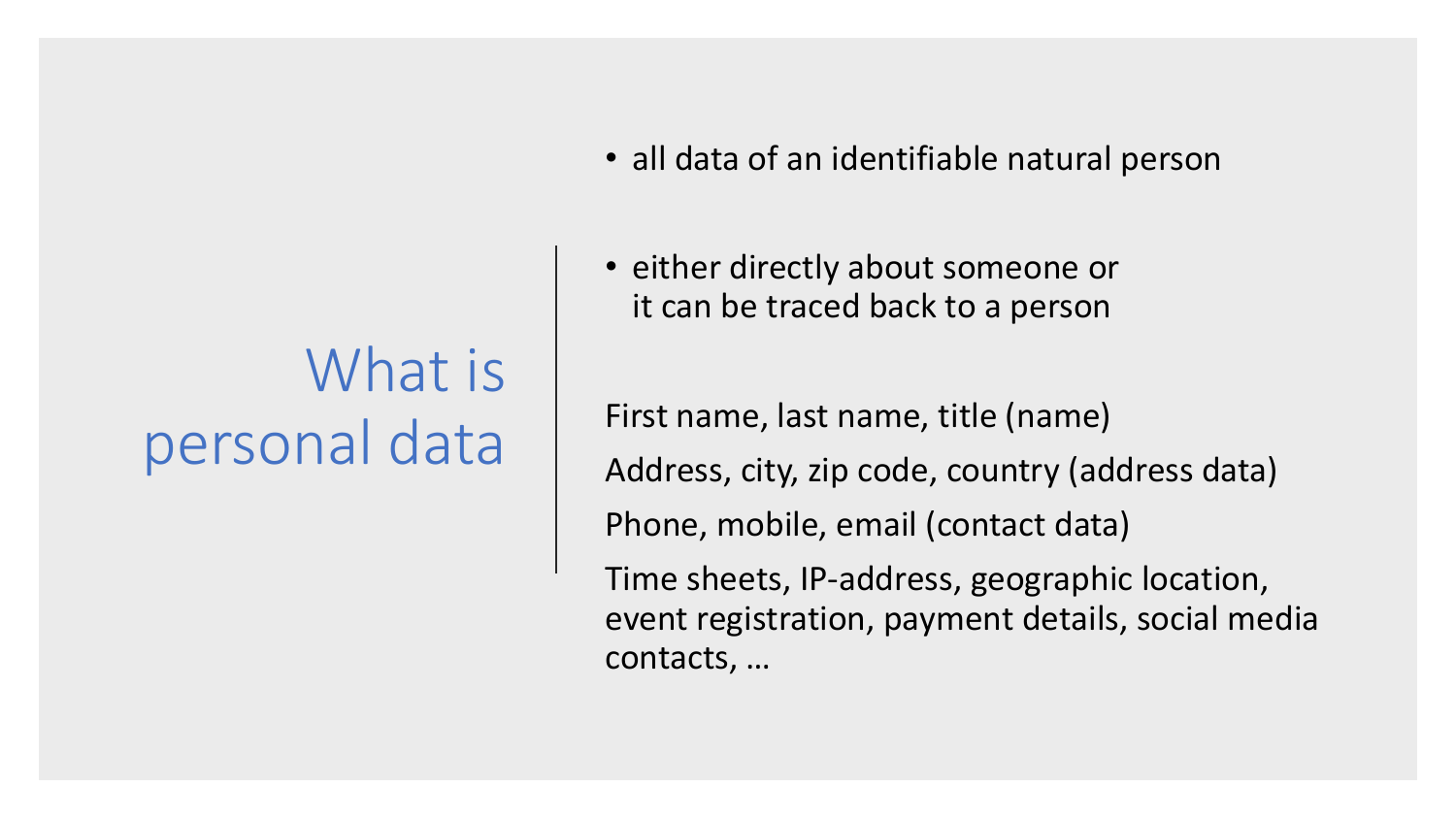Personal Data - Special categories

- racial or ethnic origin,
- political opinions,
- religious or philosophical beliefs,
- union membership,
- genetic data,
- biometric data,
- data concerning health or
- a natural person's sex life or
- sexual orientation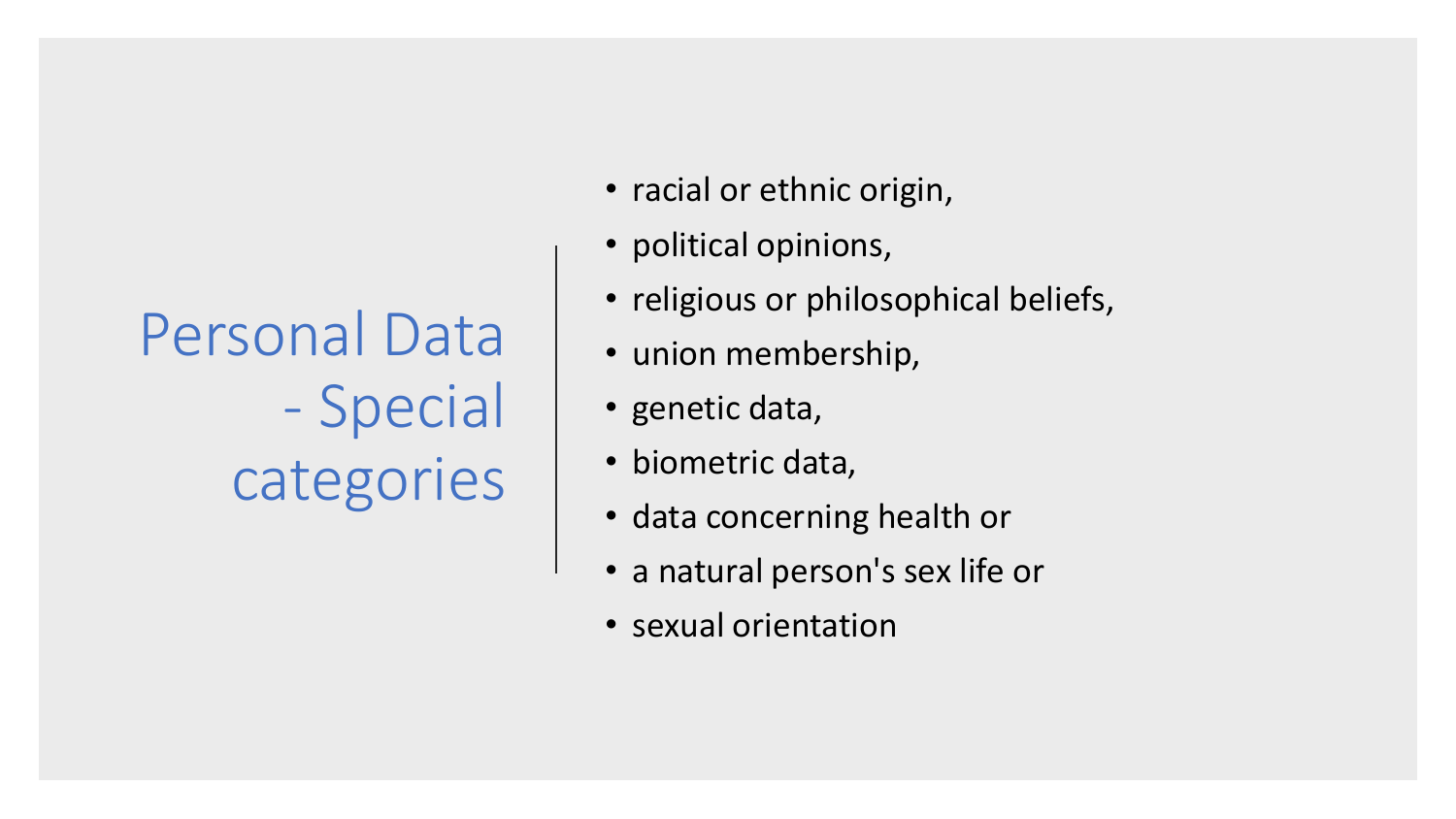# Legal Basis

- Person has given consent (children!)
- Fulfillment of contract
- Legal obligation
- Protection of vital interests
- Task for public interest or official authority
- Legitimate interests by controller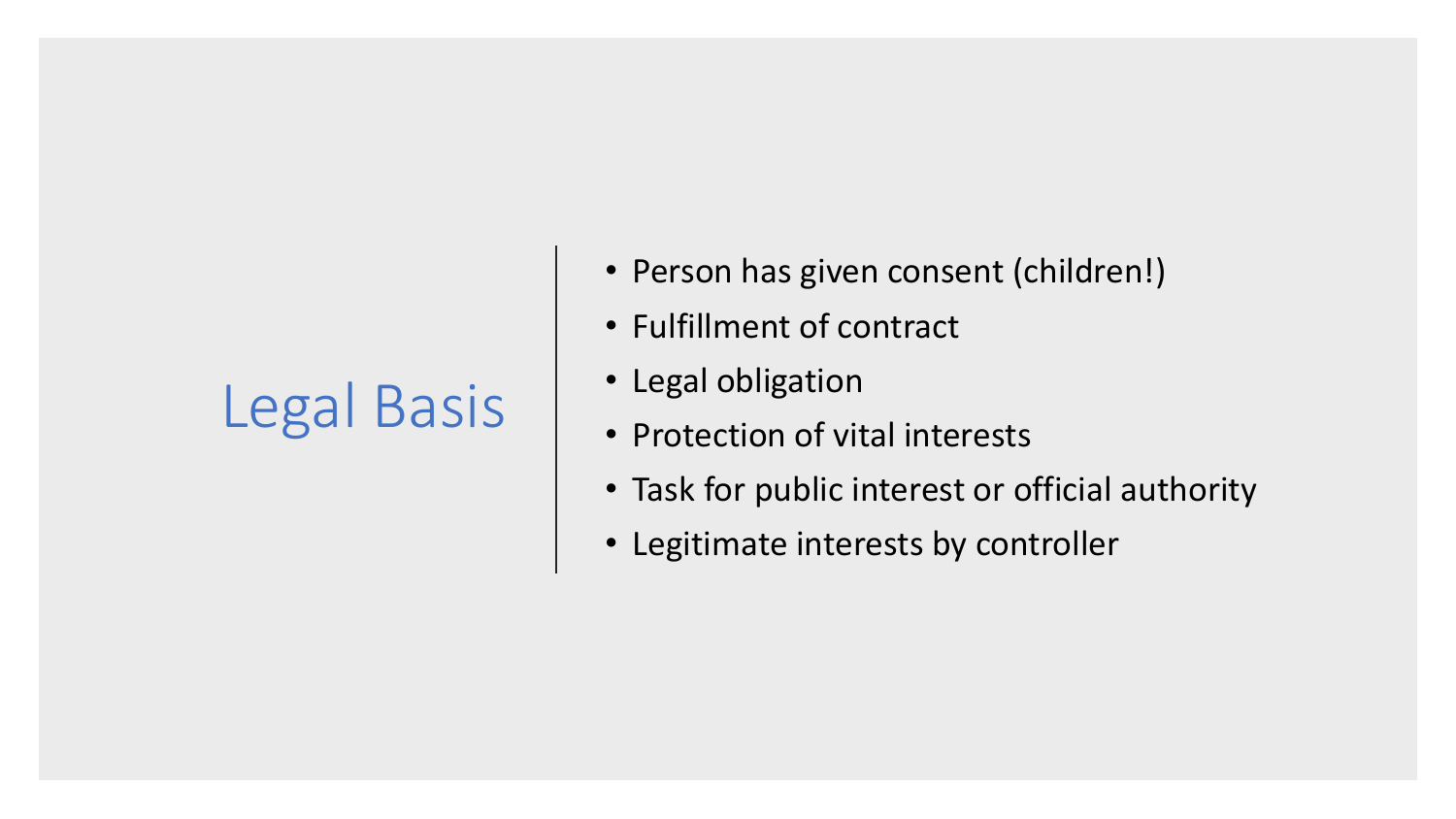## Principles of GDPR

- Lawfulness, fairness and transparency
- Purpose limitation
- Data minimisation
- Accuracy
- Storage limitation
- Integrity and confidentiality
- Accountability (as controller)
- Privacy by design
- Privacy by default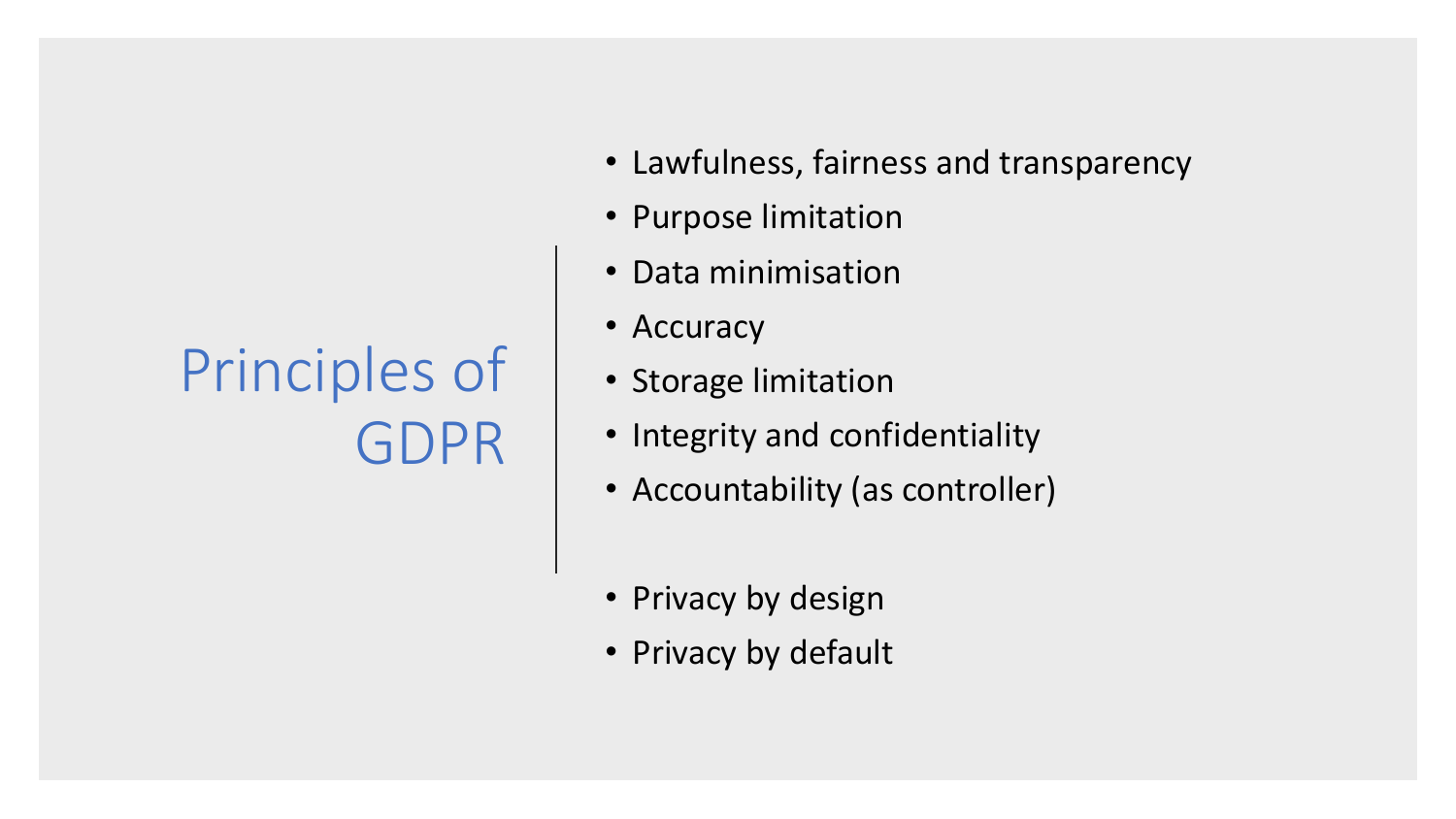# Concerned people

- Information (what, why, where, how long,...)
- Right to be informed
- Right to get access
- Right to get the data corrected
- Right to cancellation ("right to be forgotten")
- Right to restriction of processing
- Right to data portability
- Right to object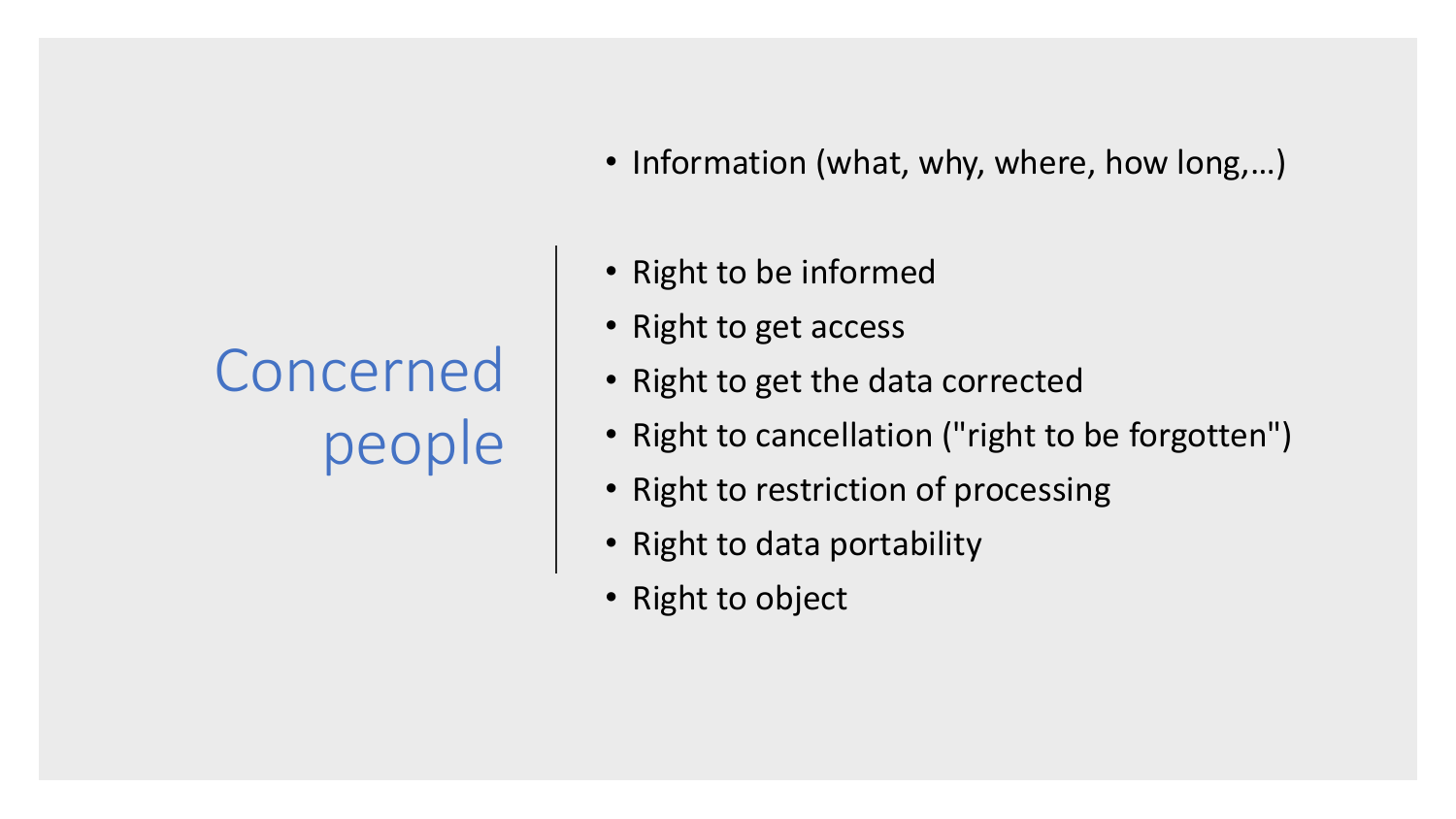## How can I comply

- Privacy statement
- Privacy by default/privacy by design
- Record of processing activities processing activities incl. technical and organisational measures (TOMs)
- Make contracts with processors
- Check if DPIA (data protection impact assessment) or DPO is necessary

**Provide appropriate security measures!!!**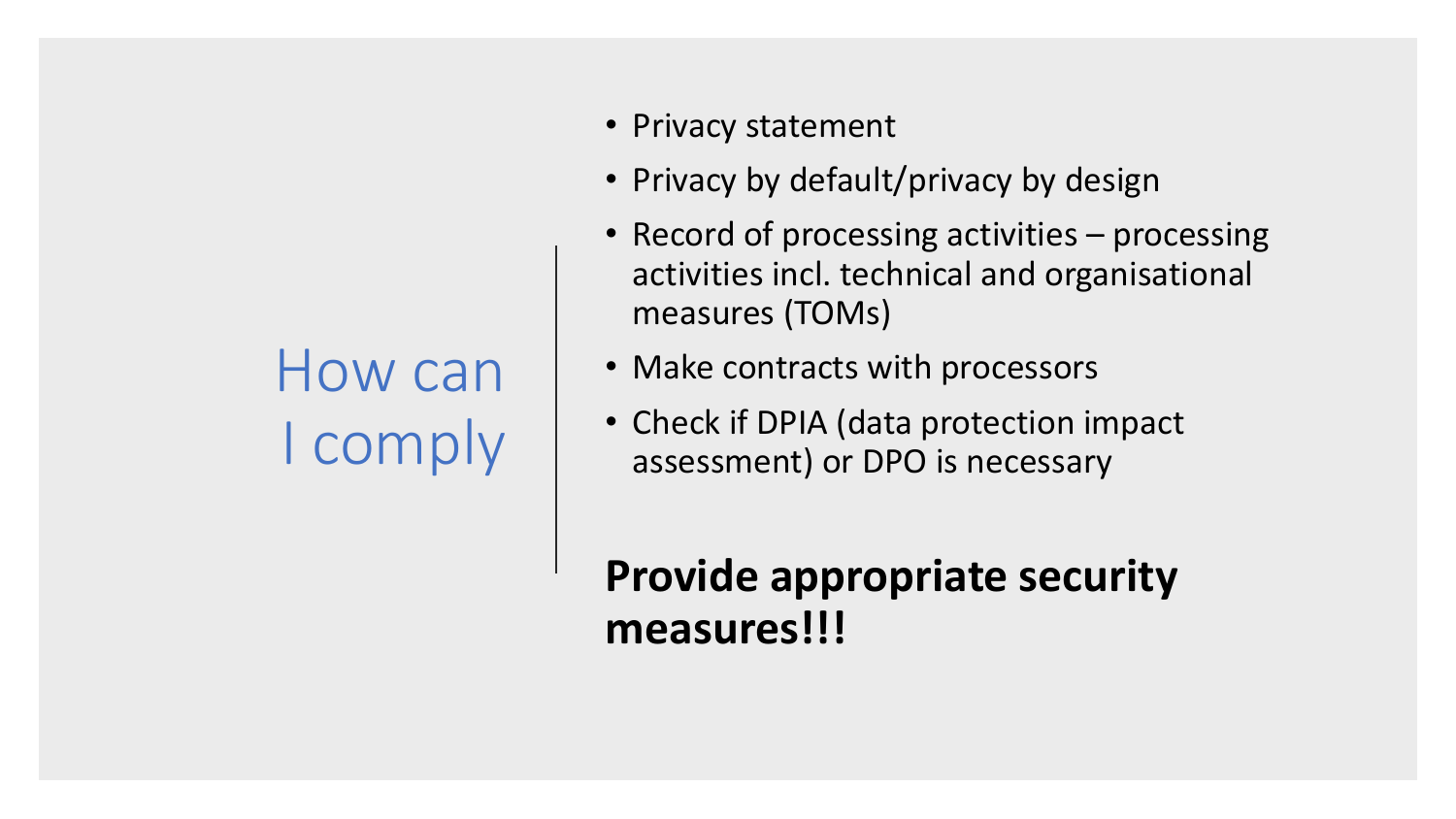# What is a processing index

- Name and contact of controller, representative, DPO
- **Processing activities**
	- Purpose of processing
	- Categories of concerned persons
	- Data categories
	- Legal basis
	- Deleting deadlines
	- Categories of recipients (3rd countries, internat. Organisations)

#### **Newsletter**

- Sending emails with events, products,…
- Subscribers, clients
- Name, email, IP-address
- Consent
- Until cancellation
- Email-provider, Mailchimp (US, Privacy Shield)
- TOM (technical & organisation measures)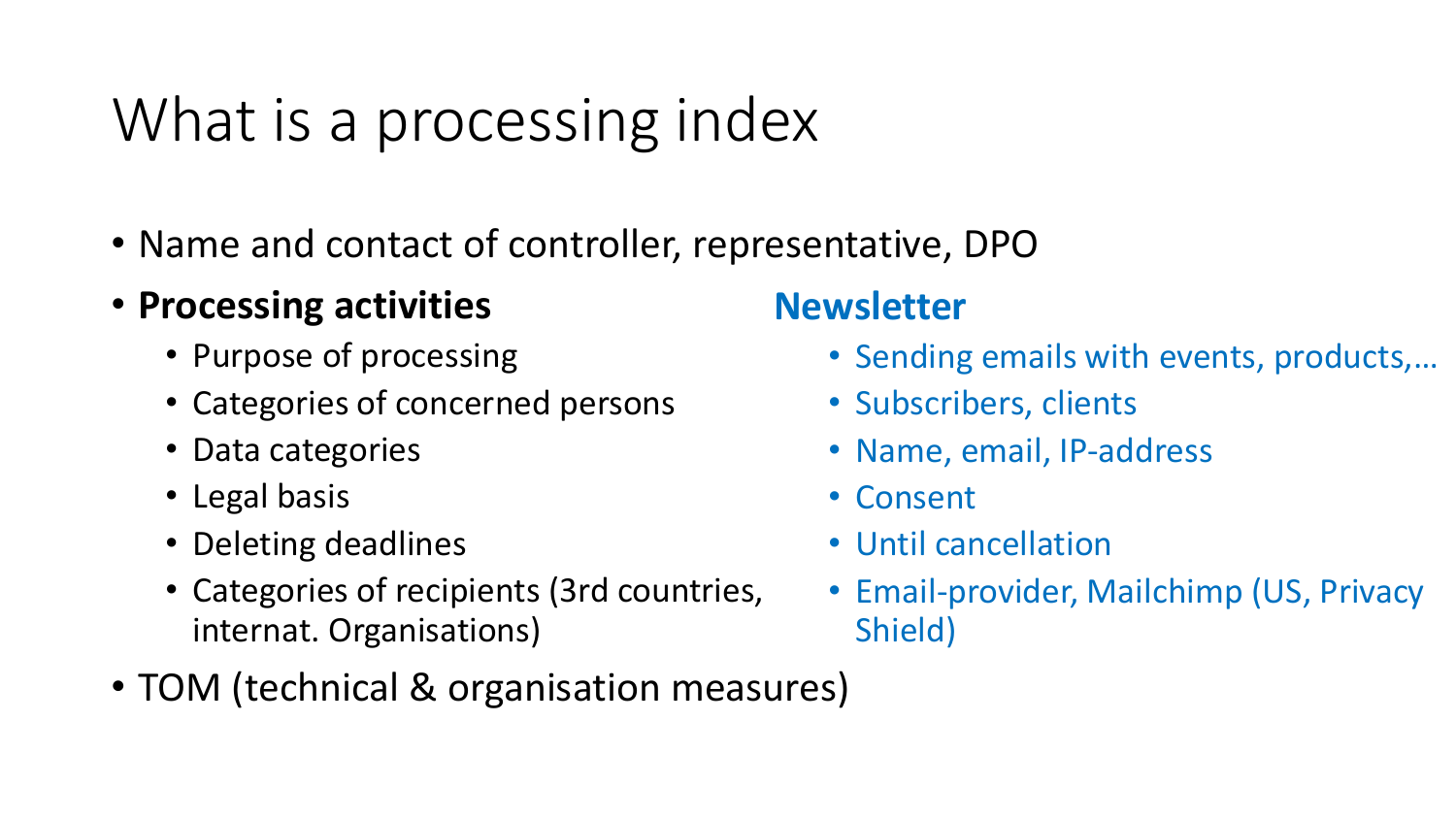## You have processors

- Recipients of personal data
- Are they GDPR compliant?
- Where are the situated?
- Reliable!
- TOMs
- Privacy Statement

#### → **Contract with processor**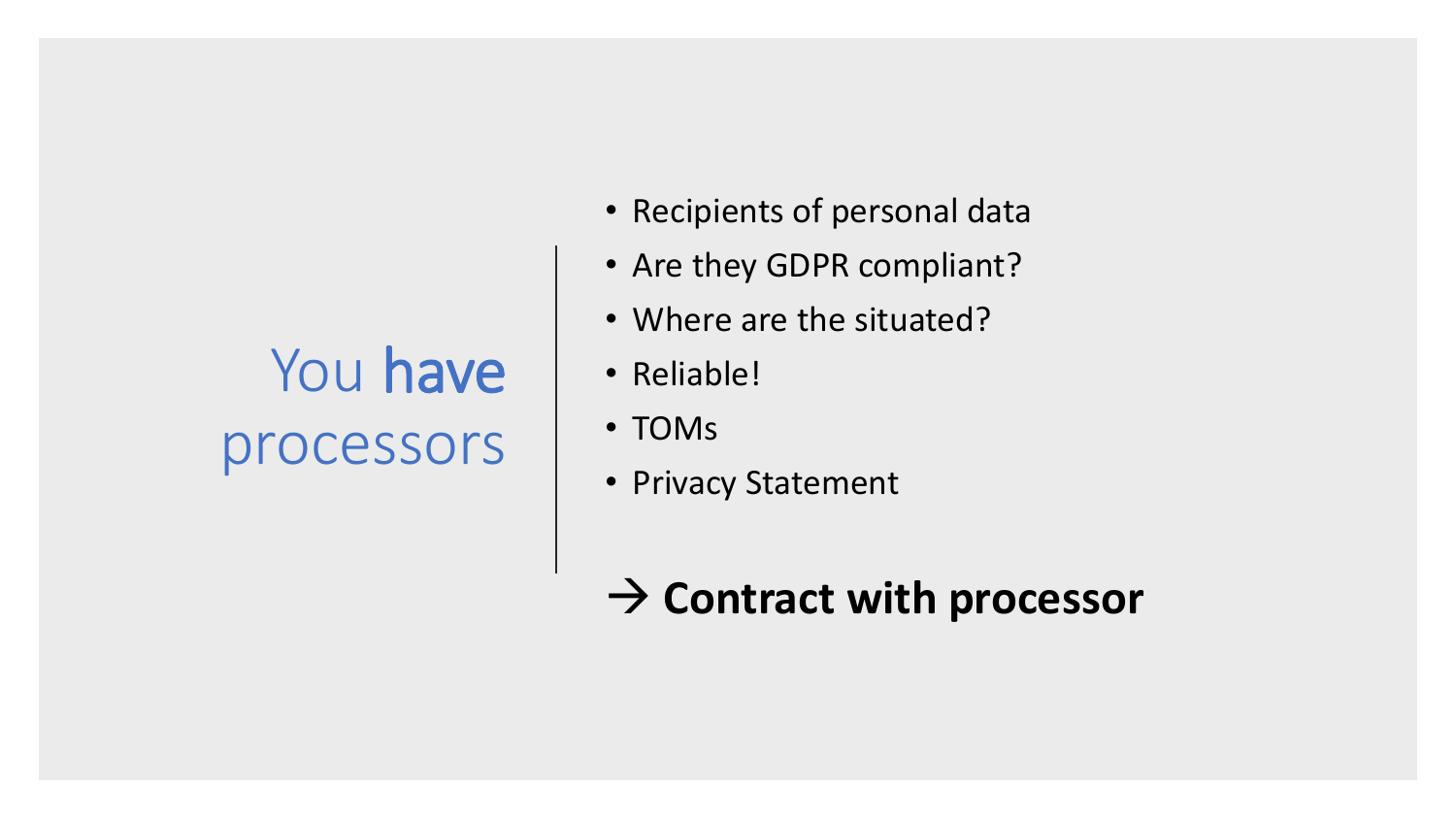#### You are a processor

Processing index as processor

- Name and contact of controller, representative, DPO
- Name and contact of processor, representative, DPO
- **Processing activities**
- Categories of recipients (3rd countries, internat. Organisations)
- TOM (technical & organisation measures)

#### → **Contract with your client**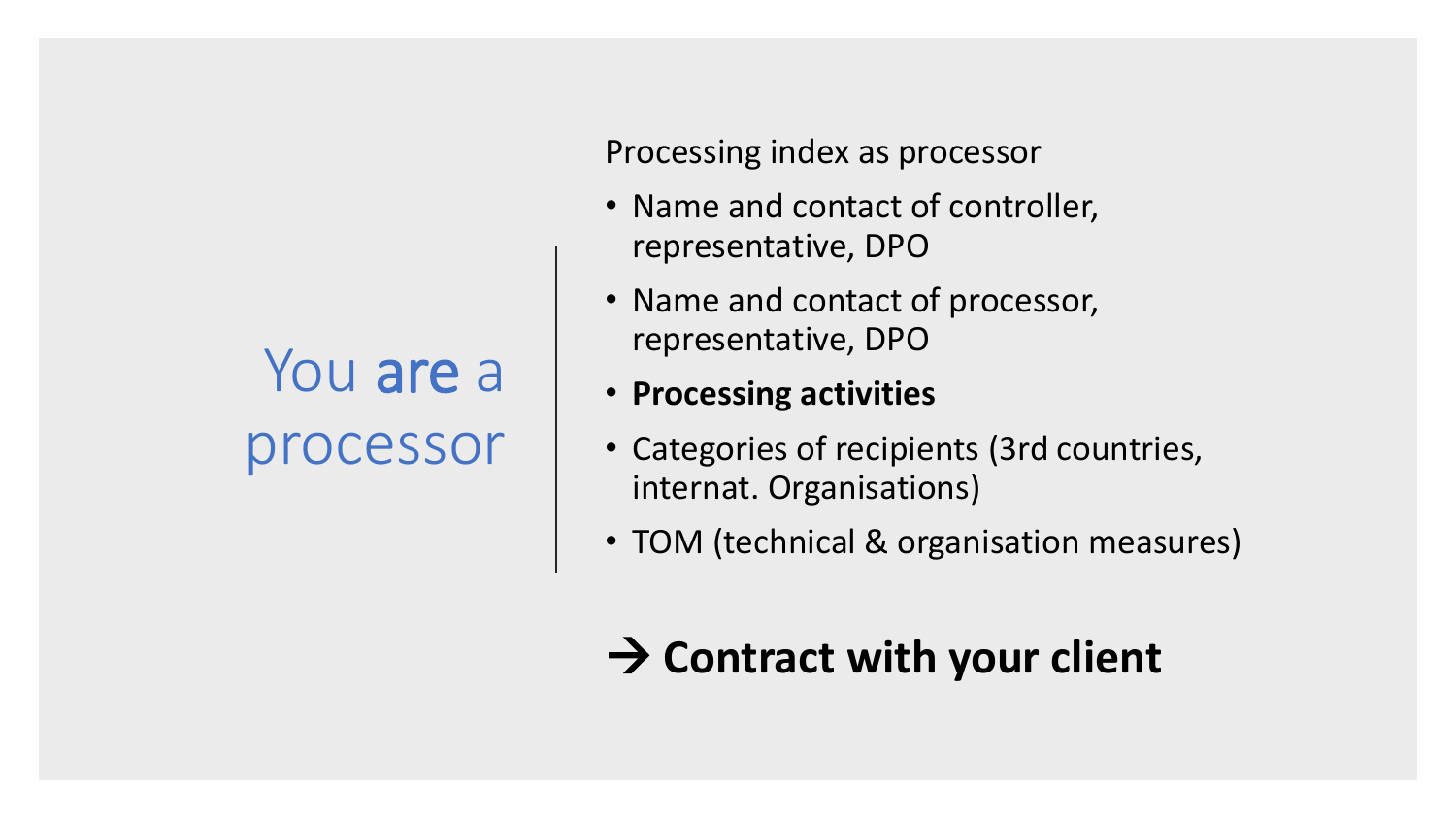# You are not a processor

You are processing data? Is it personal data? Who is deciding about the means?

Just fixing a problem? Non disclosure agreement - NDA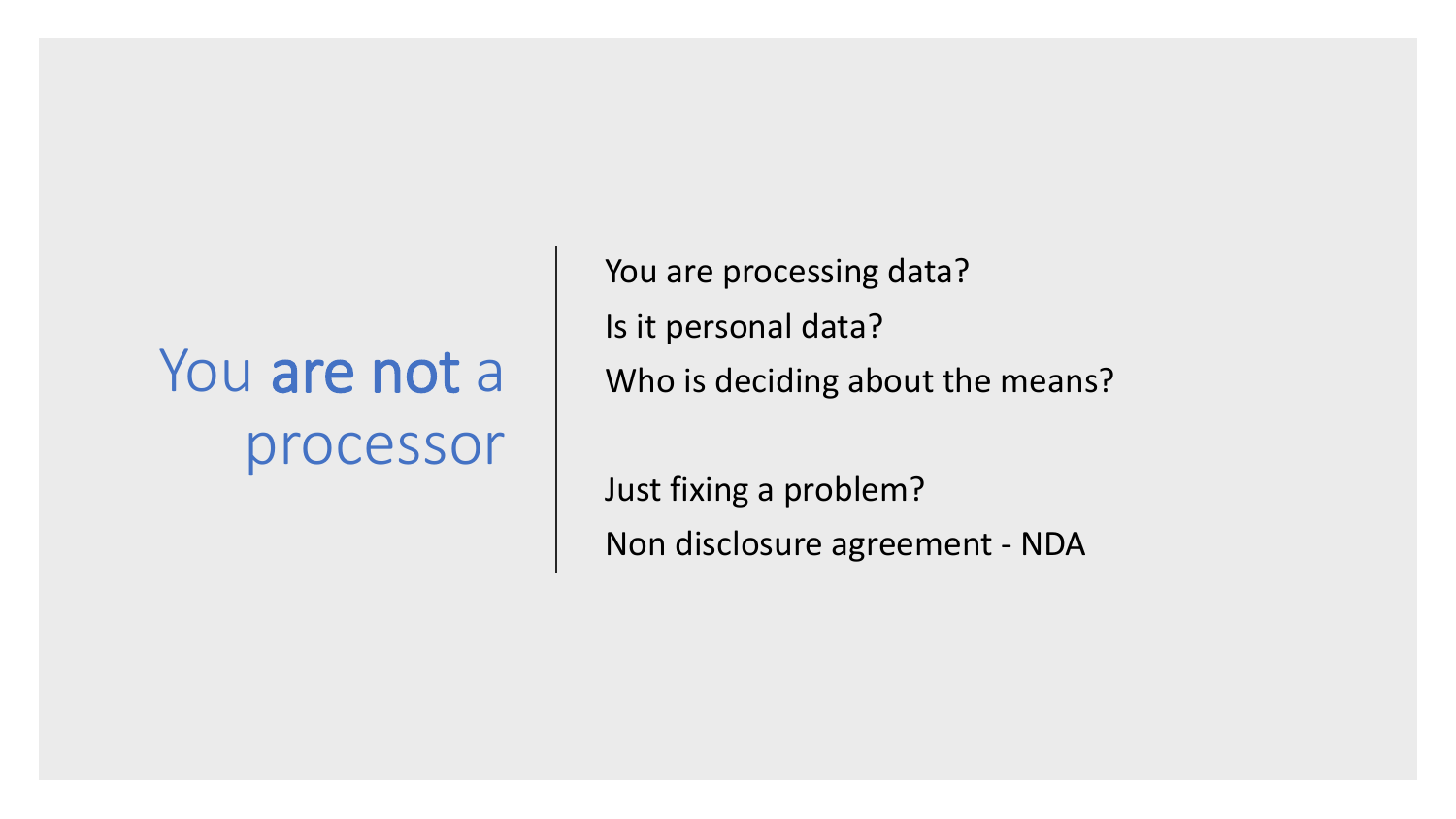#### **Newsletters**

- Legal basis: consent legitimate interest of the controller
- What information do you store? **How long?**
- Inform people how they can sign off again
- Check in your DB
- Use SSL for your website
- Use double opt-in if available  $(\rightarrow$  proof)
- Sending and importing NL recipients use encryption  $\rightarrow$  no email!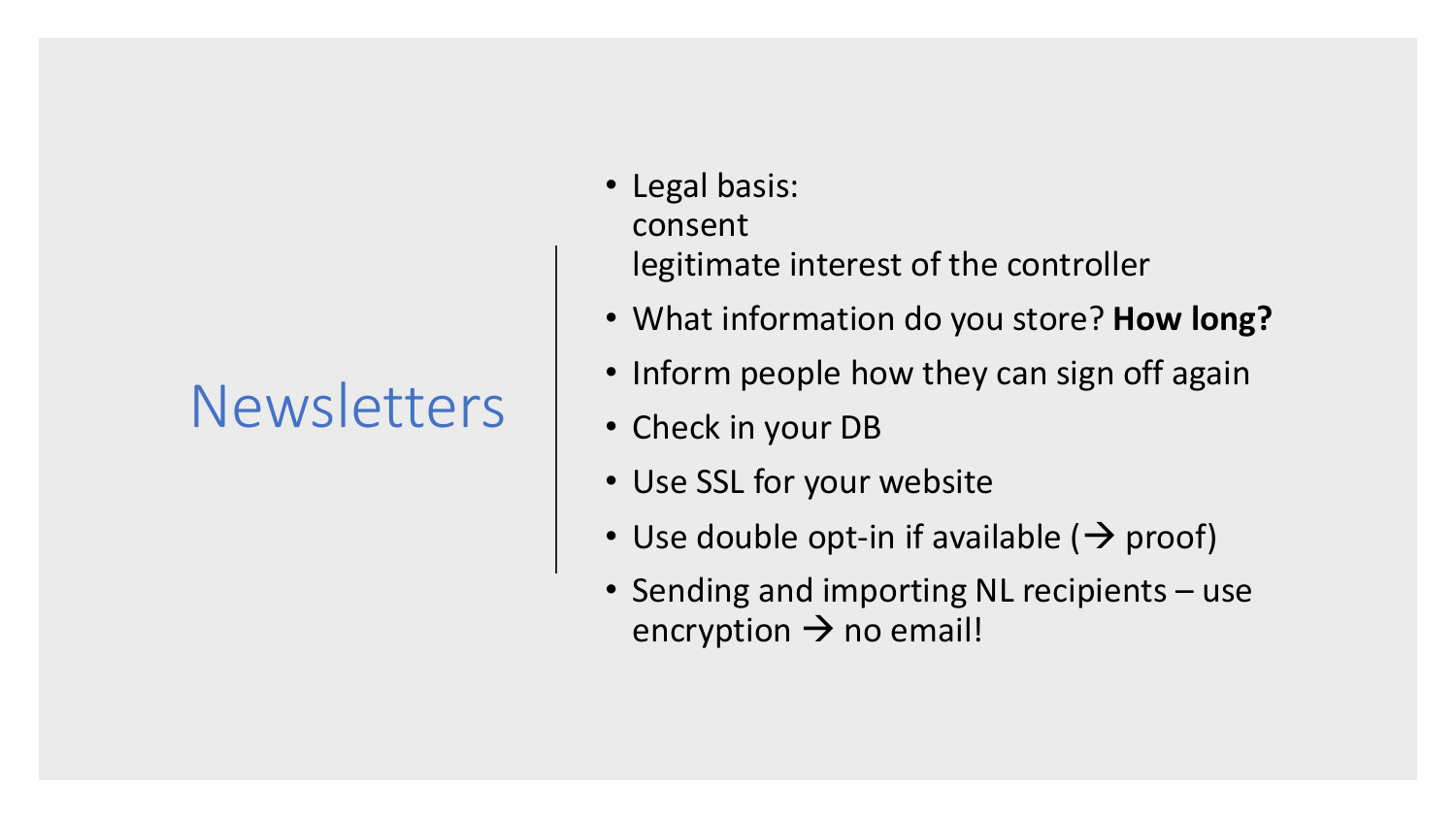# Webshop

- Legal basis: legal obligations (invoices) and to fulfill your contract (the order).
- Use SSL for your website
- Inform what data is stored and how long
- Inform your visitors and customers about cookies
- Only collect necessary data
- Check for payment providers
- Are you using a currency convertor? Is it an [external JavaScript?](https://data2.eu/en/gdpr-tips/87-external-resources-fonts-javascript-css)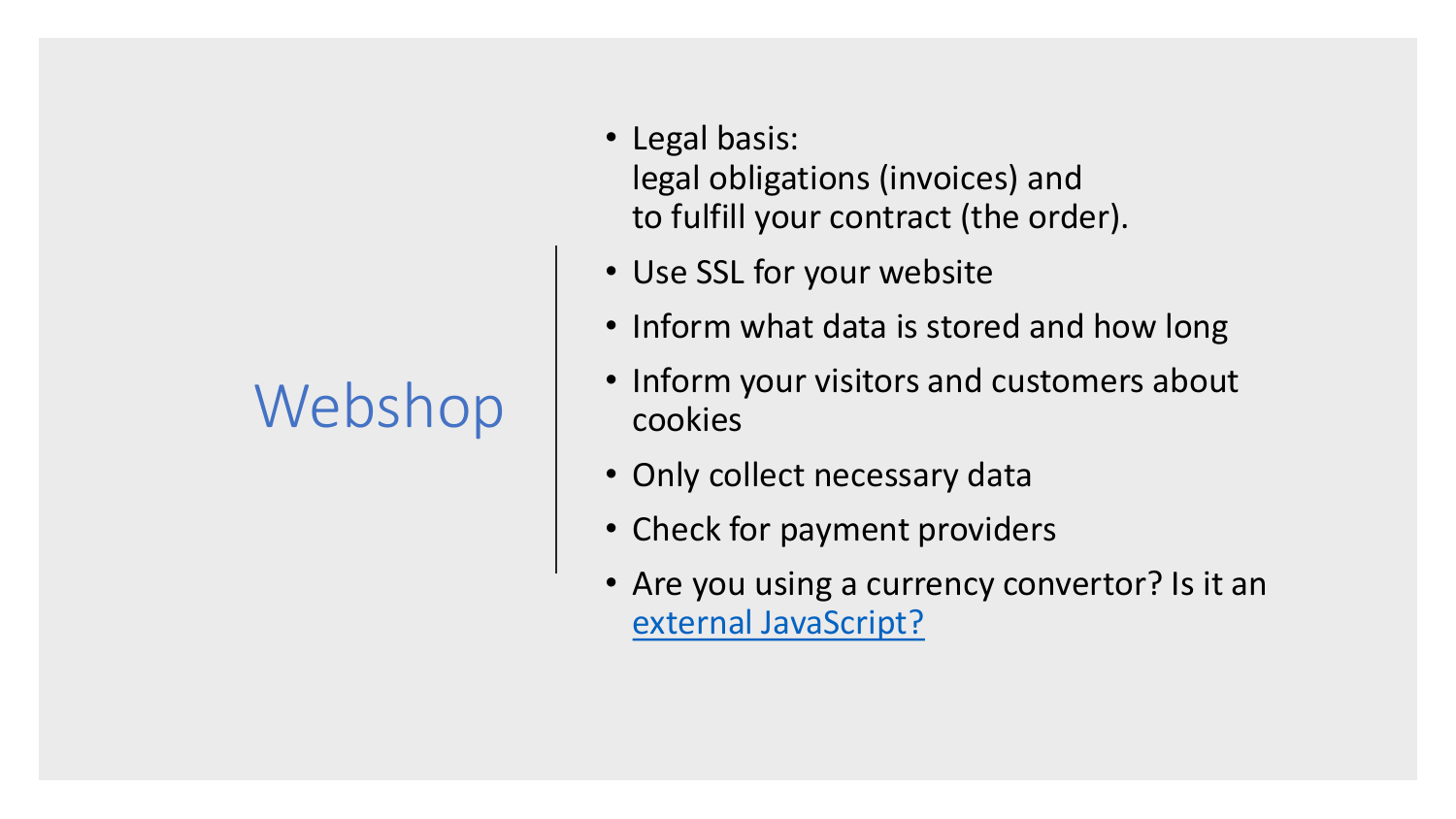# **Tracking**

- Legal basis: legitimate interest
- For marketing purposes and optimizing websites
	- $\rightarrow$  a good insight in your visitors is essential.
- Make contract with provide
- Use IP anonymize
- Provide Opt-Out
- Update cookie information and privacy statement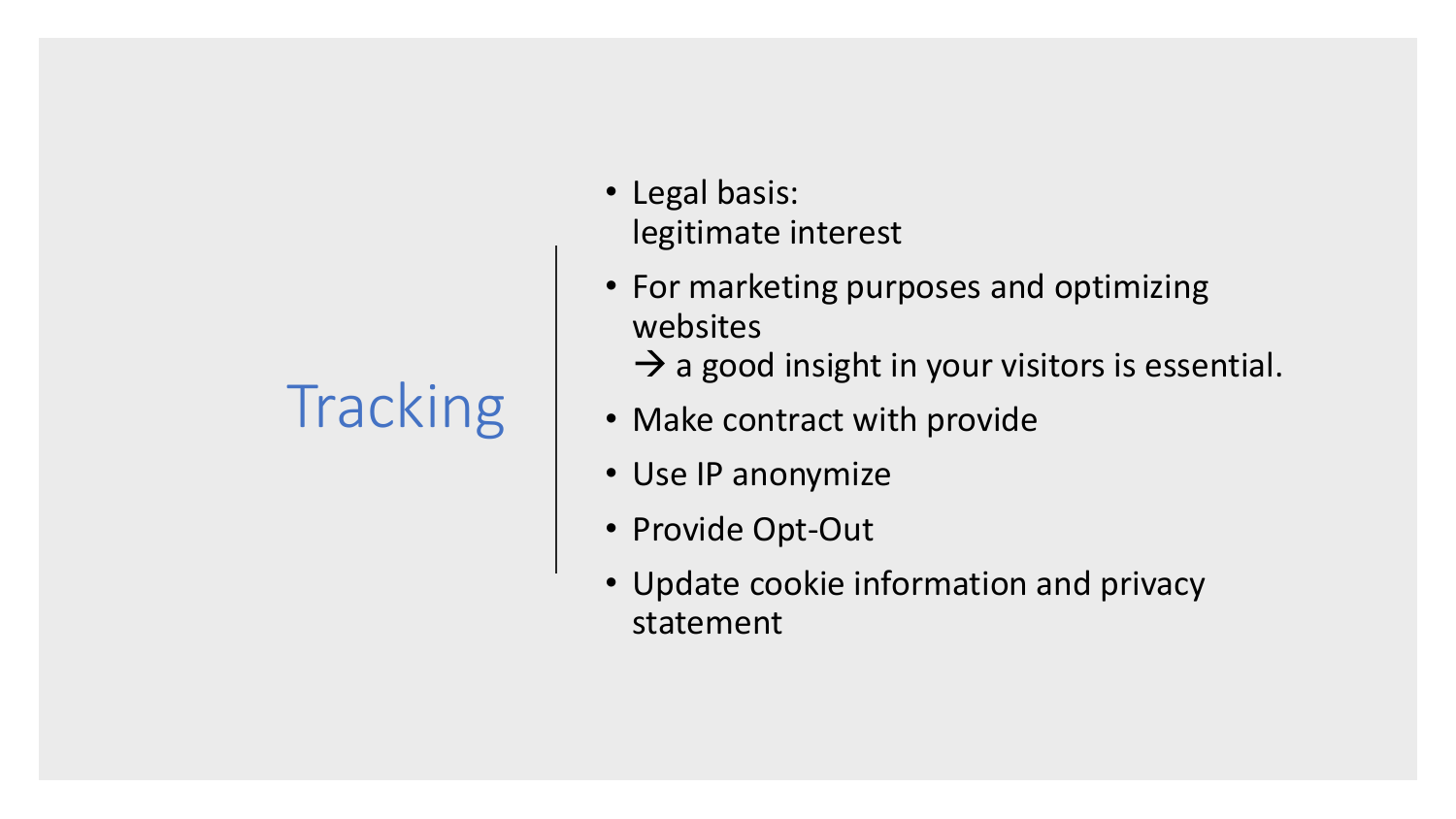#### Contact form

- Only collect necessary data.
- Use https on your website
- Email notifications plain text!
- Check data in database
- Delete old data
- Scripts to delete data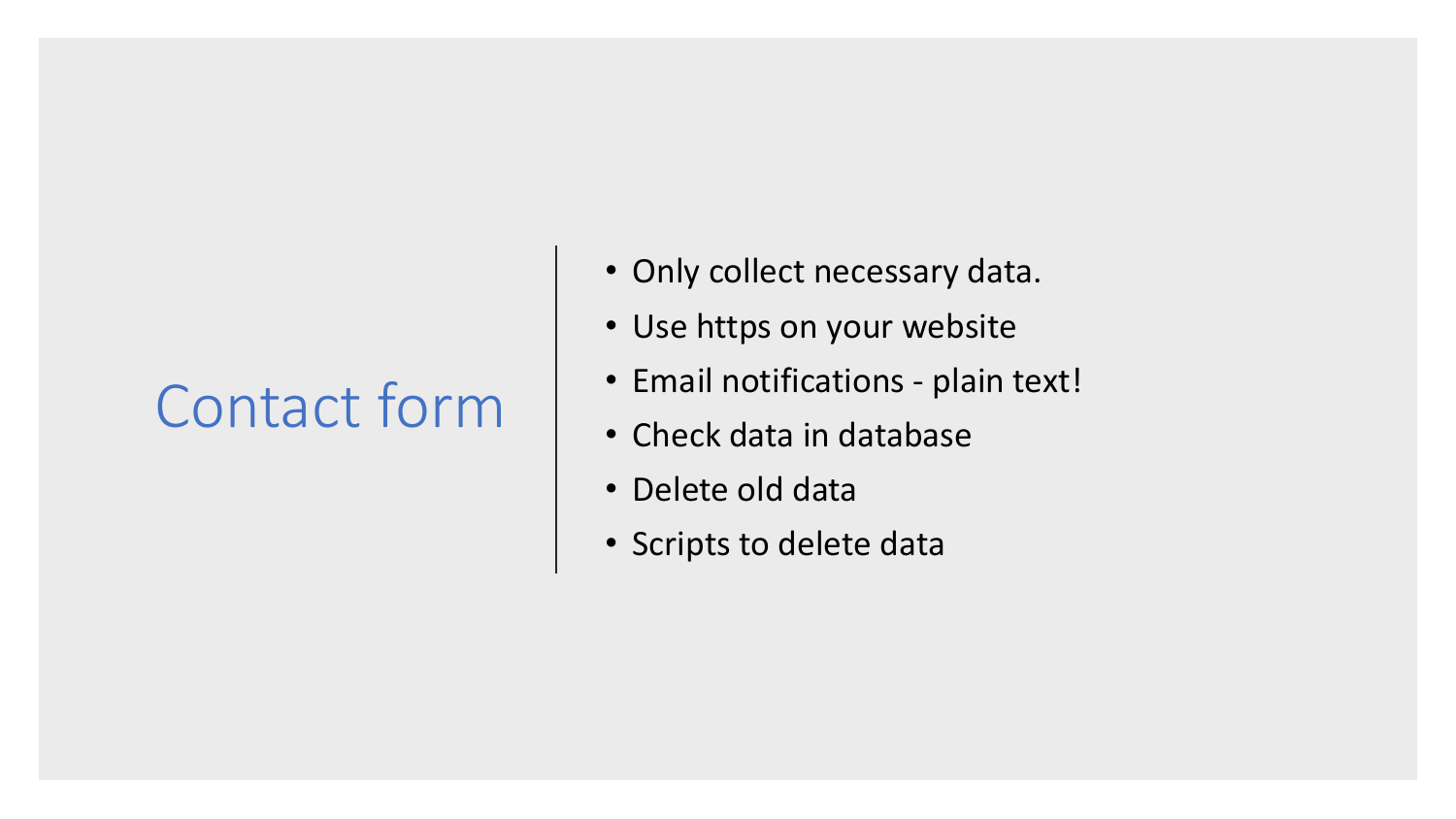## Paper Documents

- Printers with internal disc storage
- Misprints  $\rightarrow$  shredder
- Where do you store your binders?
- Destroy / Shredder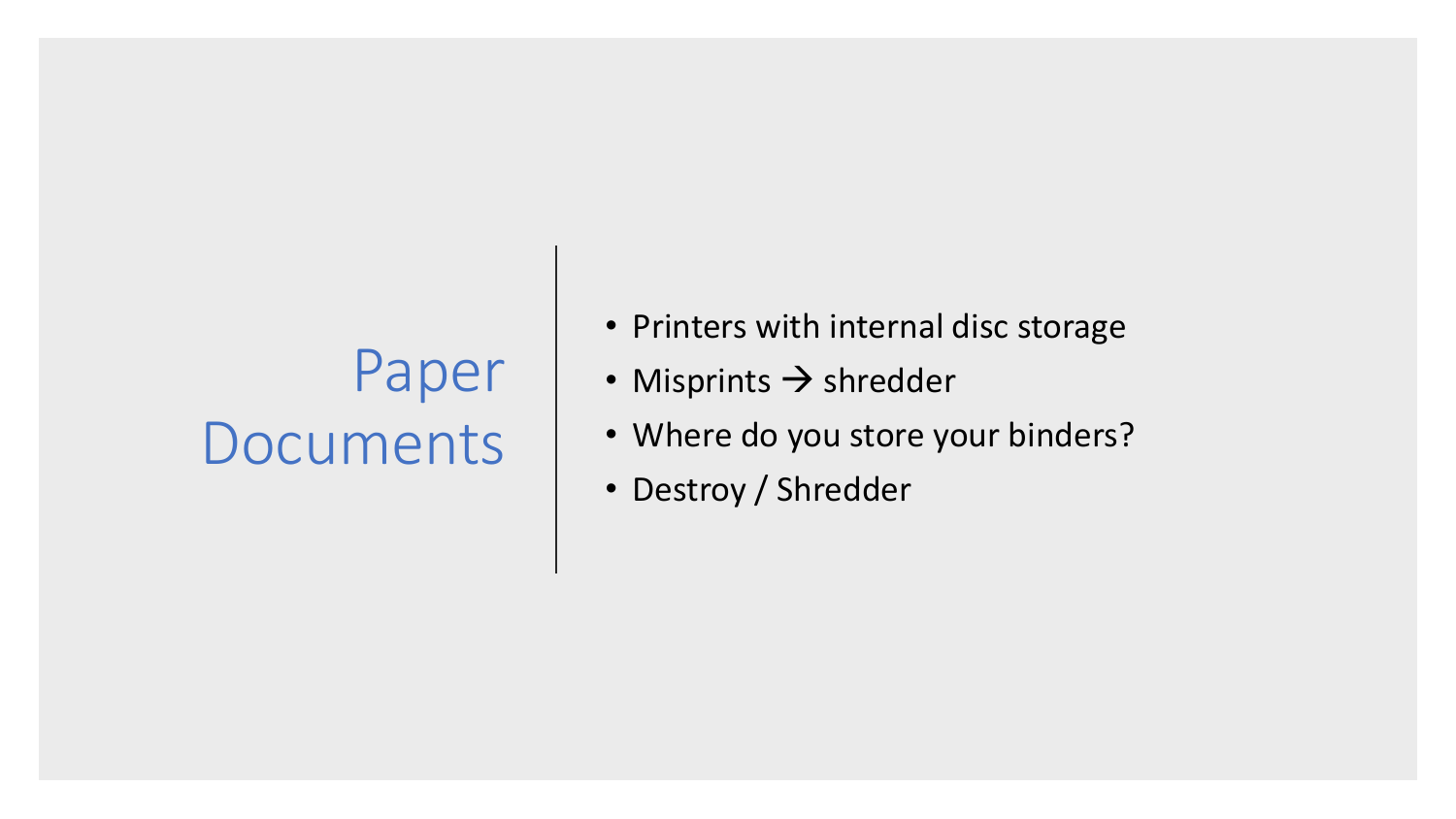#### **Other**

- Services like Watchful.li & myJoomla
- Remove Data in Joomla (articles, search, versioning, users, backups,…)
- 3rd party GDPR Extensions
- Cloud services
- Social Media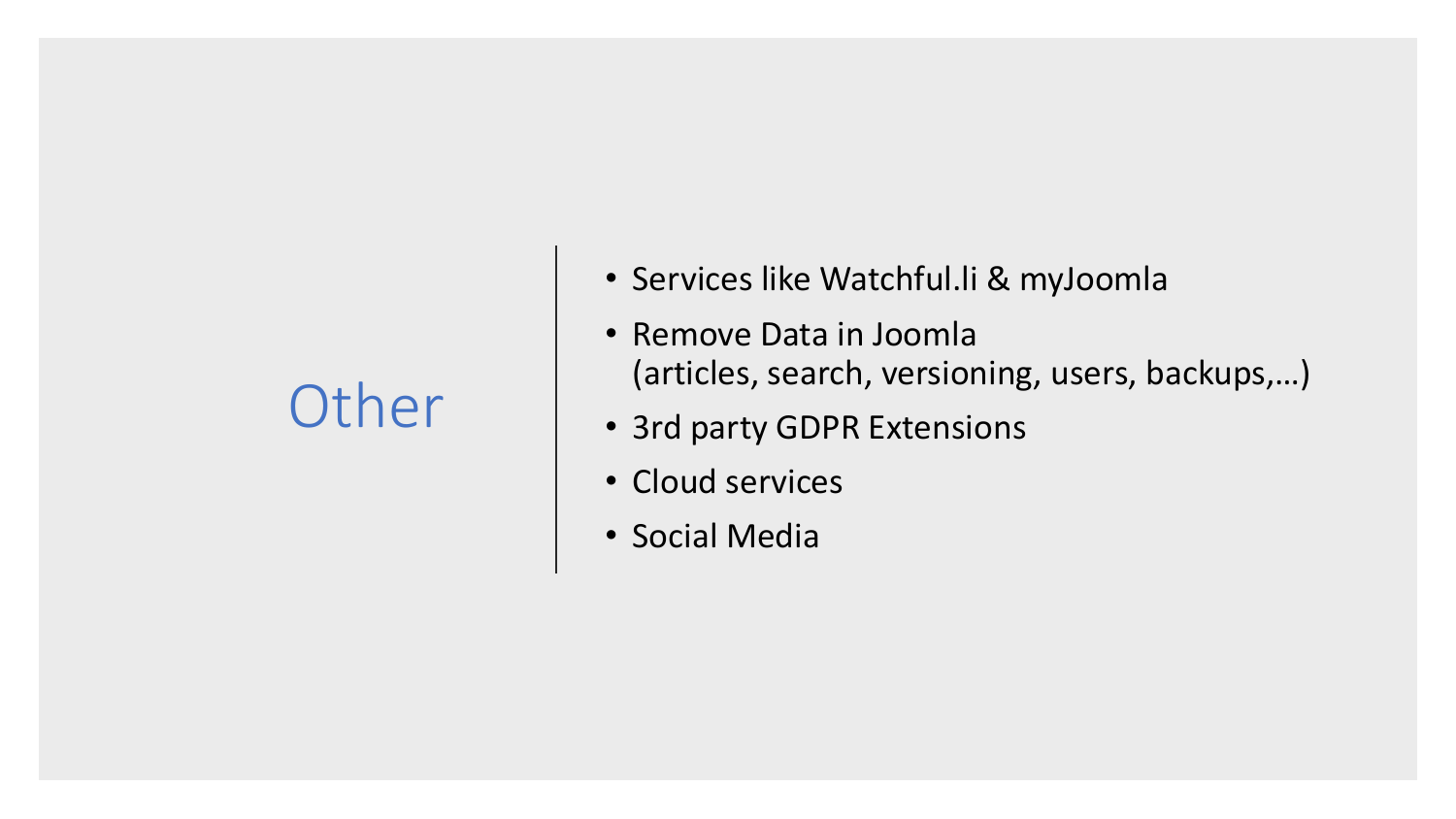#### Web agency

- Transparency
- Compliance
- Good reputation
- High quality support
- Help customers with GDPR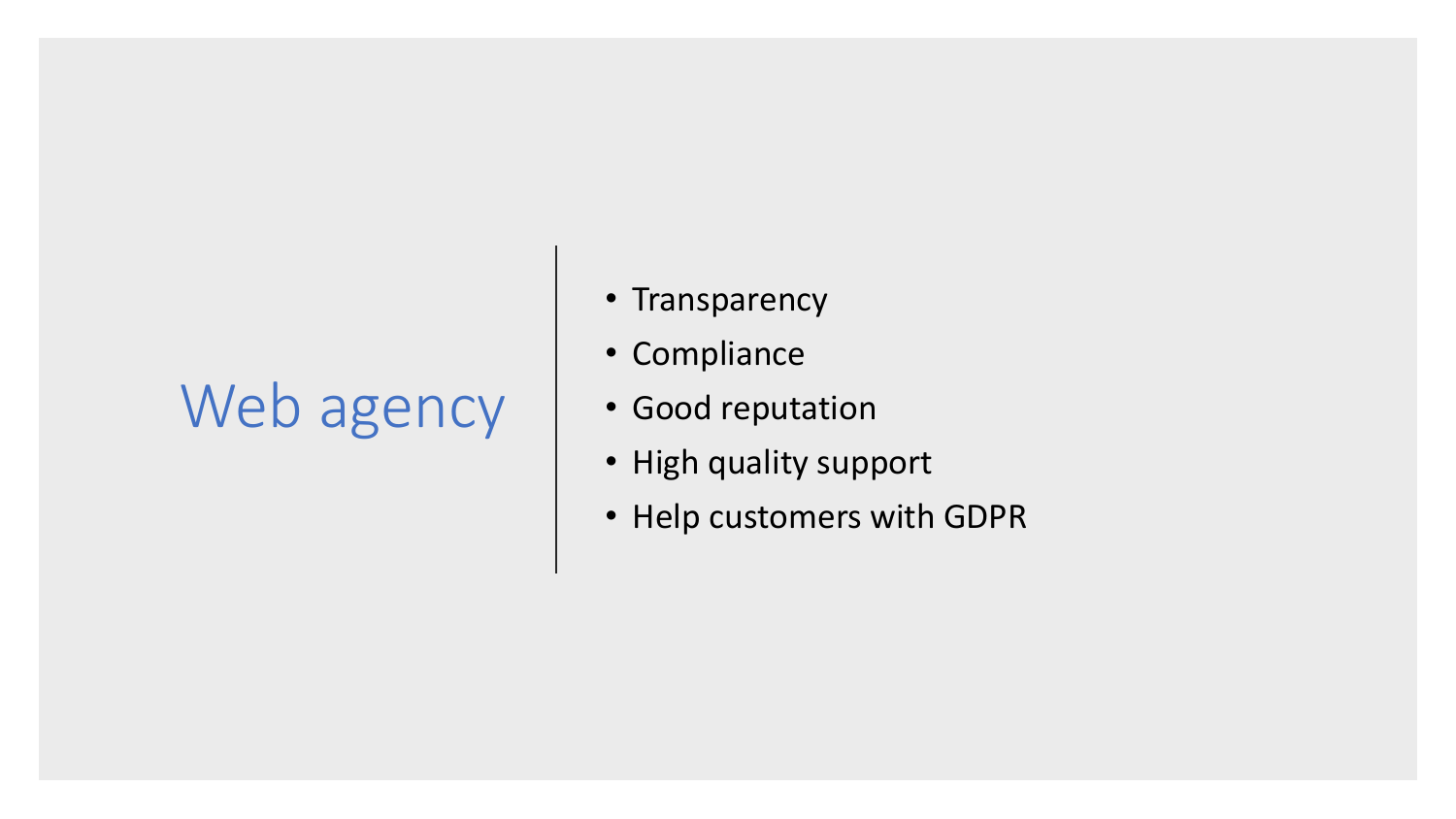# ToDo before May 25

- Update your privacy statement
- Check all external scripts
- Contact forms and all other forms
- HTTPS

**Provide appropriate security measures!!!**